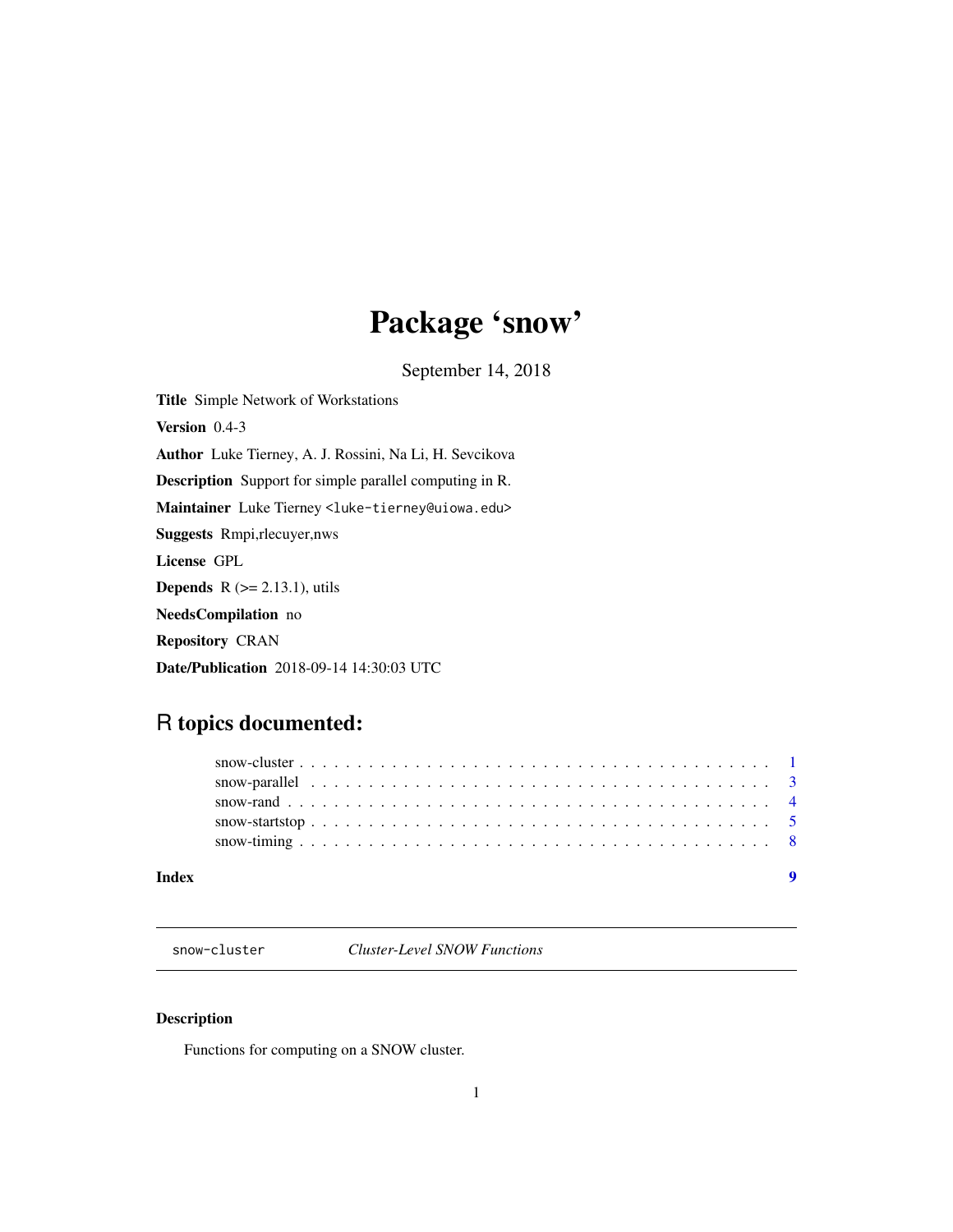#### Usage

```
clusterSplit(cl, seq)
clusterCall(cl, fun, ...)
clusterApply(cl, x, fun, ...)
clusterApplyLB(cl, x, fun, ...)
clusterEvalQ(cl, expr)
clusterExport(cl, list, envir = .GlobalEnv)
clusterMap(cl, fun, ..., MoreArgs = NULL, RECYCLE = TRUE)
```
#### **Arguments**

| c1             | cluster object                                    |
|----------------|---------------------------------------------------|
| fun            | function or character string naming a function    |
| expr           | expression to evaluate                            |
| seq            | vector to split                                   |
| list           | character vector of variables to export           |
| envir          | environment from which t export variables         |
| x              | array                                             |
| .              | additional arguments to pass to standard function |
| MoreArgs       | additional argument for fun                       |
| <b>RECYCLE</b> | logical; if true shorter arguments are recycled   |
|                |                                                   |

#### Details

These are the basic functions for computing on a cluster. All evaluations on the slave nodes are done using tryCatch. Currently an error is signaled on the master if any one of the nodes produces an error. More sophisticated approaches will be considered in the future.

clusterCall calls a function fun with identical arguments ... on each node in the cluster cl and returns a list of the results.

clusterEvalQ evaluates a literal expression on each cluster node. It a cluster version of evalq, and is a convenience function defined in terms of clusterCall.

clusterApply calls fun on the first cluster node with arguments seq[[1]] and ..., on the second node with seq[[2]] and ..., and so on. If the length of seq is greater than the number of nodes in the cluster then cluster nodes are recycled. A list of the results is returned; the length of the result list will equal the length of seq.

clusterApplyLB is a load balancing version of clusterApply. if the length p of seq is greater than the number of cluster nodes n, then the first n jobs are placed in order on the n nodes. When the first job completes, the next job is placed on the available node; this continues until all jobs are complete. Using clusterApplyLB can result in better cluster utilization than using clusterApply. However, increased communication can reduce performance. Furthermore, the node that executes a particular job is nondeterministic, which can complicate ensuring reproducibility in simulations.

clusterMap is a multi-argument version of clusterApply, analogous to mapply. If RECYCLE is true shorter arguments are recycled; otherwise, the result length is the length of the shortest argument. Cluster nodes are recycled if the length of the result is greater than the number of nodes.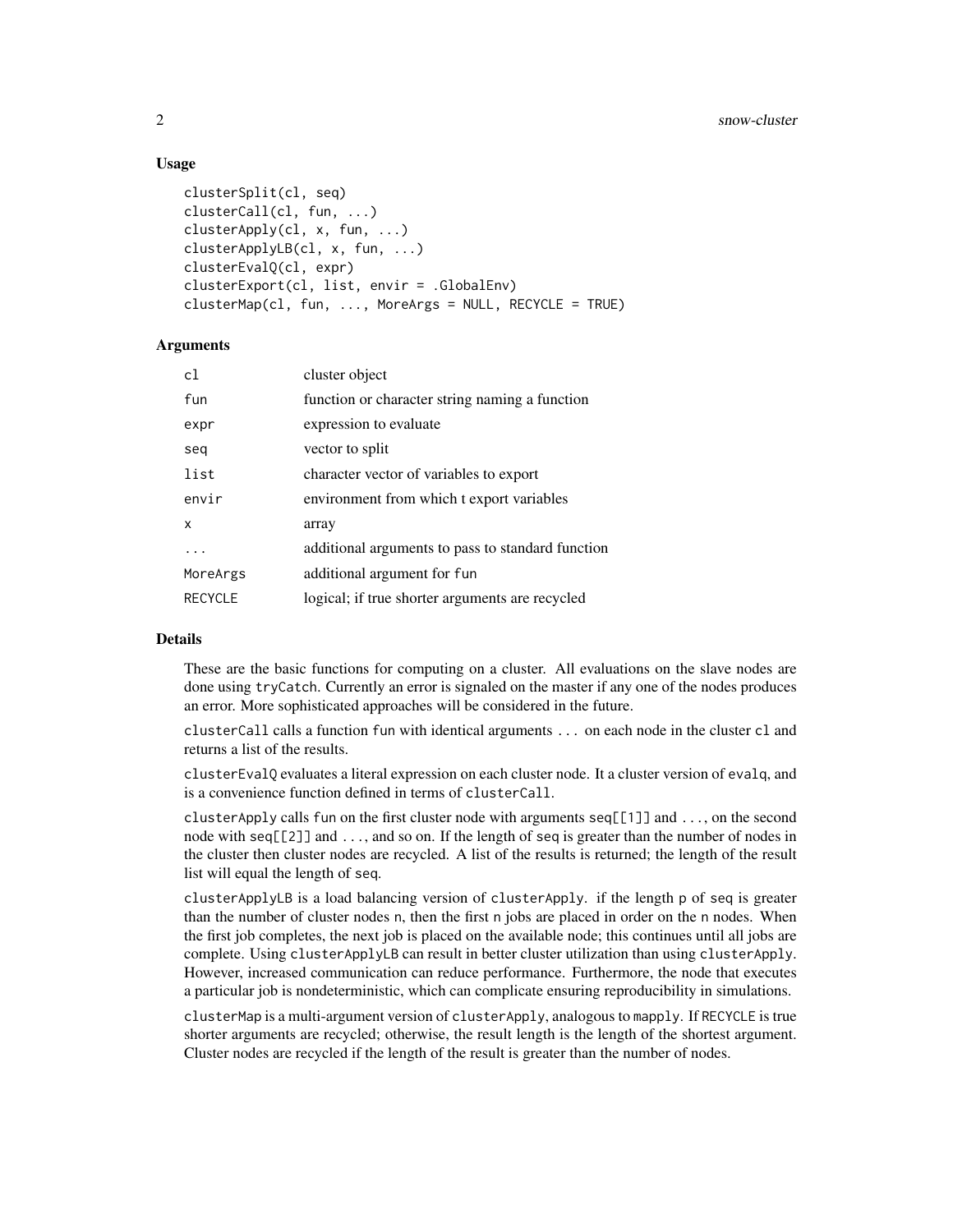<span id="page-2-0"></span>clusterExport assigns the values on the master of the variables named in list to variables of the same names in the global environments of each node. The environment on the master from which variables are exported defaults to the global environment.

clusterSplit splits seq into one consecutive piece for each cluster and returns the result as a list with length equal to the number of cluster nodes. Currently the pieces are chosen to be close to equal in length. Future releases may attempt to use relative performance information about nodes to choose split proportional to performance.

For more details see <http://www.stat.uiowa.edu/~luke/R/cluster/cluster.html>.

#### Examples

```
## Not run:
cl <- makeSOCKcluster(c("localhost","localhost"))
clusterApply(cl, 1:2, get("+"), 3)
clusterEvalQ(cl, library(boot))
x < -1clusterExport(cl, "x")
clusterCall(cl, function(y) x + y, 2)
## End(Not run)
```
snow-parallel *Higher Level SNOW Functions*

#### Description

Parallel versions of apply and related functions.

#### Usage

```
parLapply(cl, x, fun, ...)
parSapply(cl, X, FUN, ..., simplify = TRUE, USE.NAMES = TRUE)
parApply(cl, X, MARGIN, FUN, ...)
parRapply(cl, x, fun, ...)
parCapply(cl, x, fun, ...)parMM(cl, A, B)
```
#### Arguments

| cl  | cluster object                                 |
|-----|------------------------------------------------|
| fun | function or character string naming a function |
| Χ   | array to be used                               |
| x   | matrix to be used                              |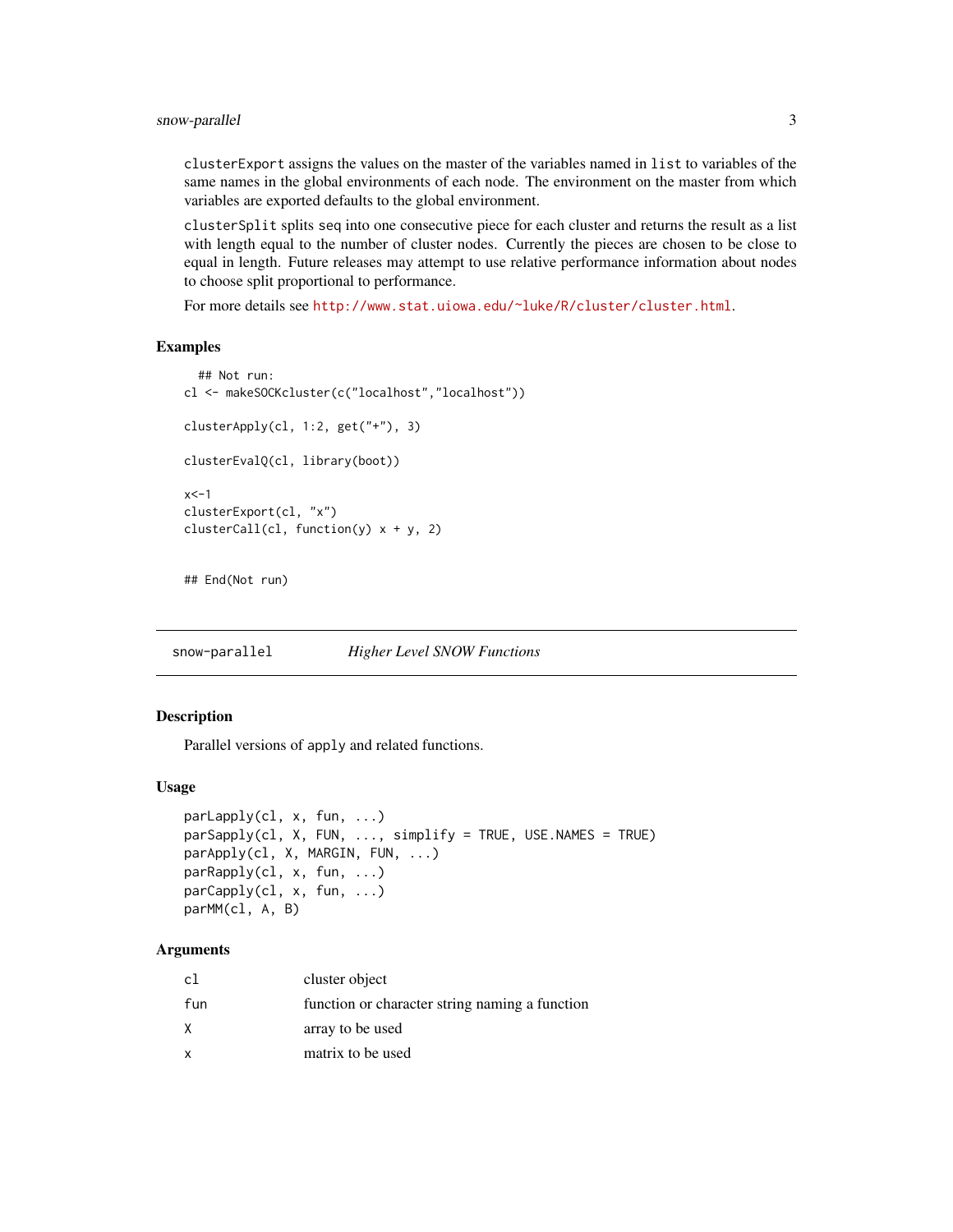#### <span id="page-3-0"></span>4 snow-rand snow-rand snow-rand snow-rand snow-rand snow-rand snow-rand snow-rand snow-rand snow-rand snow-rand

| <b>FUN</b> | function or character string naming a function    |
|------------|---------------------------------------------------|
| MARGIN     | vector specifying the dimensions to use.          |
| simplify   | logical; see sapply                               |
| USE, NAMES | logical; see sapply                               |
|            | additional arguments to pass to standard function |
| A          | matrix                                            |
| R          | matrix                                            |

#### Details

parLapply, parSapply, and parApply are parallel versions of lapply, sapply, and apply.

parRapply and parCapply are parallel row and column apply functions for a matrix x; they may be slightly more efficient than parApply.

parMM is a very simple(minded) parallel matrix multiply; it is intended as an illustration.

For more details see <http://www.stat.uiowa.edu/~luke/R/cluster/cluster.html>.

#### Examples

```
## Not run:
cl <- makeSOCKcluster(c("localhost","localhost"))
parSapply(cl, 1:20, get("+"), 3)
## End(Not run)
```
snow-rand *Uniform Random Number Generation in SNOW Clusters*

#### Description

Initialize independent uniform random number streams to be used in a SNOW cluster. It uses either the L'Ecuyer's random number generator (package rlecuyer required) or the SPRNG generator (package rsprng required).

#### Usage

```
clusterSetupRNG (cl, type = "RNGstream", ...)
clusterSetupRNGstream (cl, seed=rep(12345,6), ...)
clusterSetupSPRNG (cl, seed = round(2^32 \times runif(1)),
                   prngkind = "default", para = 0, ...)
```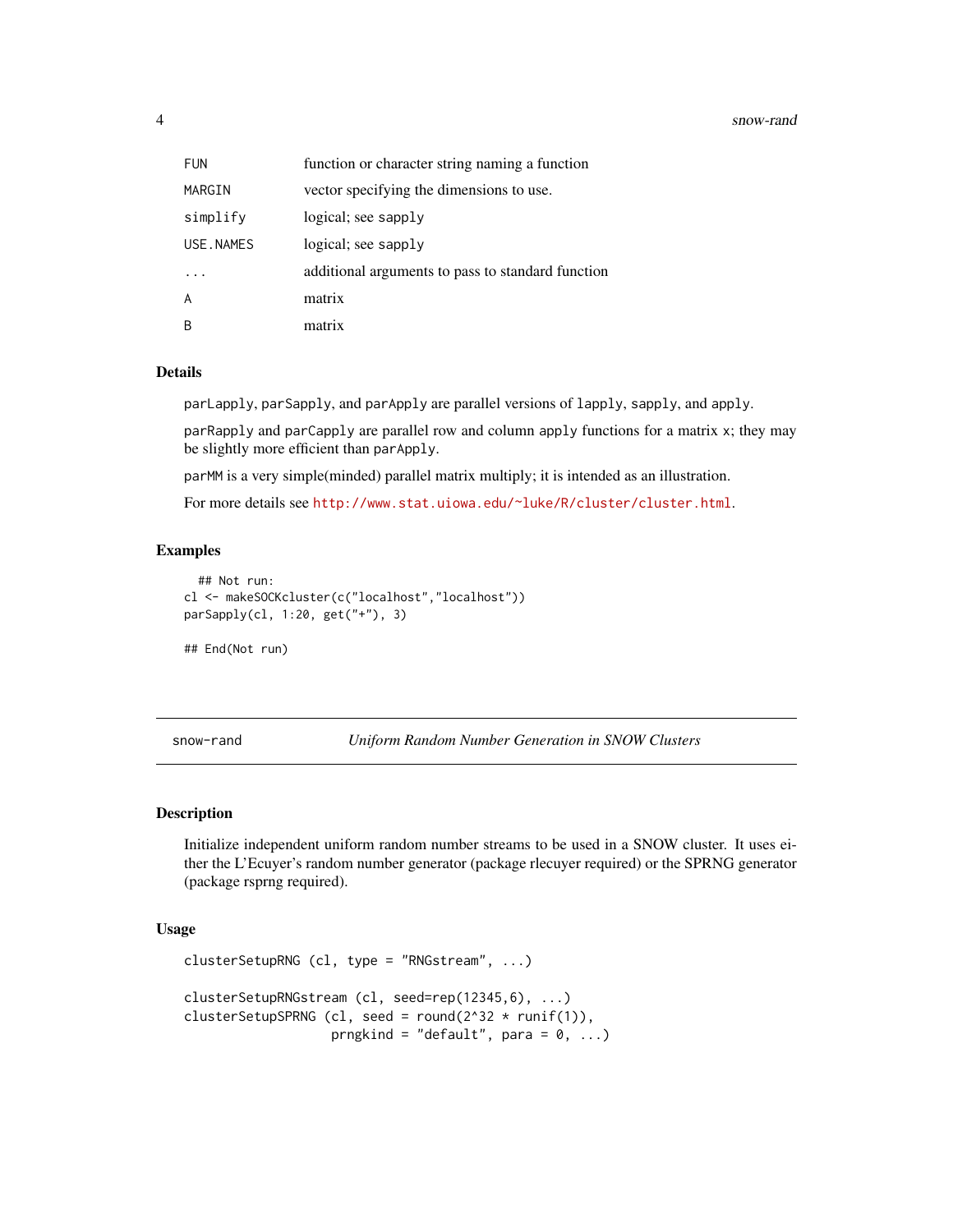#### <span id="page-4-0"></span>snow-startstop 5

#### **Arguments**

| c1                      | Cluster object.                                                                                             |
|-------------------------|-------------------------------------------------------------------------------------------------------------|
| type                    | type="RNGstream" (default) initializes the L'Ecuver's RNG. type="SPRNG"<br>initializes the SPRNG generator. |
| $\cdot$ $\cdot$ $\cdot$ | Arguments passed to the underlying function (see details bellow).                                           |
| seed                    | Integer value (SPRNG) or a vector of six integer values (RNGstream) used as<br>seed for the RNG.            |
| prngkind                | Character string naming generator type used with SPRNG.                                                     |
| para                    | Additional parameters for the generator.                                                                    |

#### Details

clusterSetupRNG calls (subject to its argument values) one of the other functions, passing arguments (cl, ...). If the "SPRNG" type is used, then the function clusterSetupSPRNG is called. If the "RNGstream" type is used, then the function clusterSetupRNGstream is called.

clusterSetupSPRNG loads the rsprng package and initializes separate streams on each node. For further details see the documentation of init. sprng. The generator on the master is not affected. NOTE: SPRNG is currently not supported.

clusterSetupRNGstream loads the rlecuyer package, creates one stream per node and distributes the stream states to the nodes.

For more details see <http://www.stat.uiowa.edu/~luke/R/cluster/cluster.html>.

#### Examples

## Not run: clusterSetupSPRNG(cl) clusterSetupSPRNG(cl, seed=1234) clusterSetupRNG(cl, seed=rep(1,6))

## End(Not run)

snow-startstop *Starting and Stopping SNOW Clusters*

#### Description

Functions to start and stop a SNOW cluster and to set default cluster options.

#### Usage

```
makeCluster(spec, type = getClusterOption("type"), ...)
stopCluster(cl)
setDefaultClusterOptions(...)
```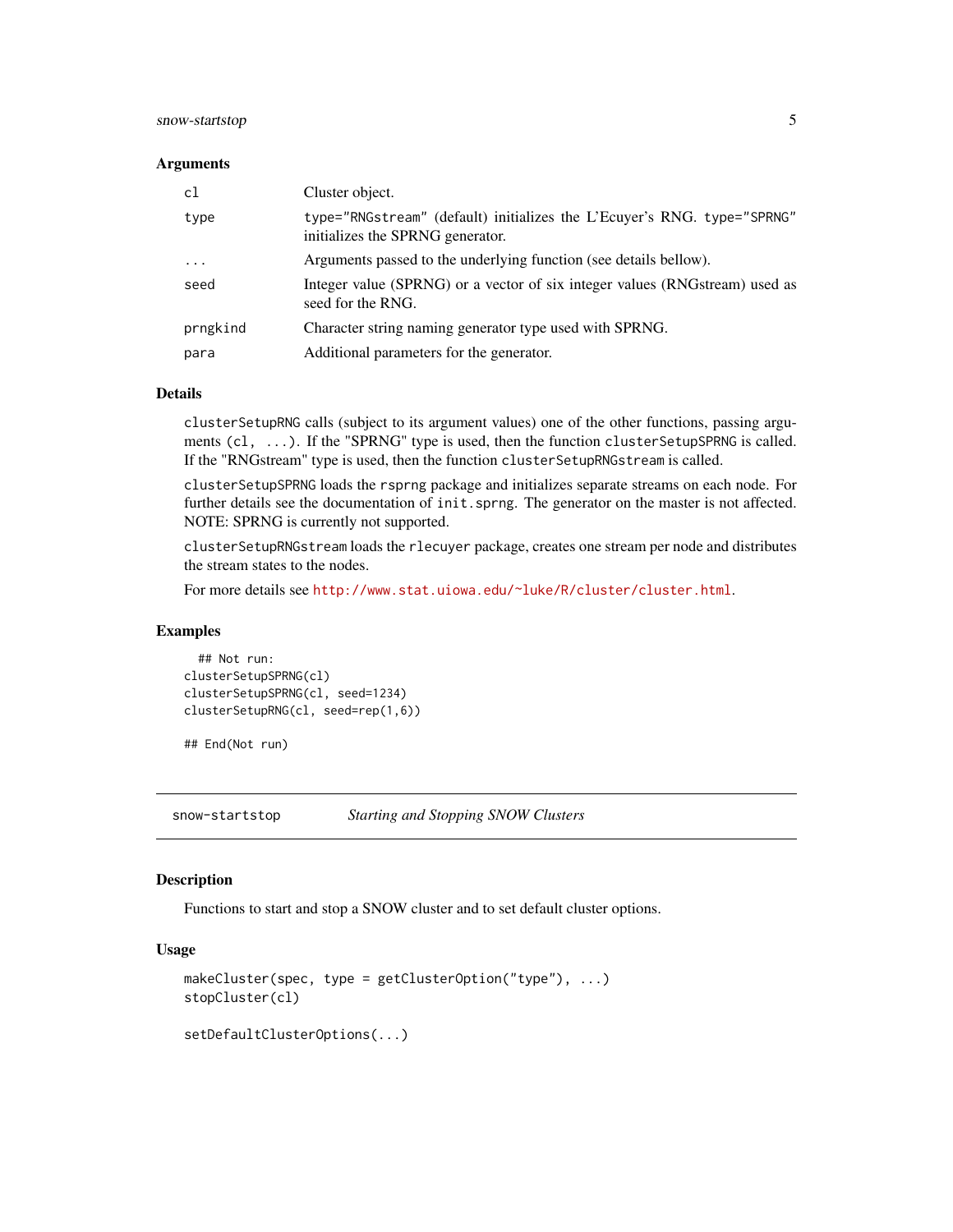```
makeSOCKcluster(names, ..., options = defaultClusterOptions)
```

```
makeMPIcluster(count, ..., options = defaultClusterOptions)
makeNWScluster(names, ..., options = defaultClusterOptions)
getMPIcluster()
```
#### Arguments

| spec           | cluster specification              |
|----------------|------------------------------------|
| count          | number of nodes to create          |
| names          | character vector of node names     |
| options        | cluster options object             |
| c <sub>1</sub> | cluster object                     |
|                | cluster option specifications      |
| type           | character; specifies cluster type. |

#### Details

makeCluster starts a cluster of the specified or default type and returns a reference to the cluster. Supported cluster types are "SOCK",

"MPI", and "NWS". For

"MPI" clusters the spec argument should be an integer specifying the number of slave nodes to create. For "SOCK" and "NWS" clusters spec should be a character vector naming the hosts on which slave nodes should be started; one node is started for each element in the vector. For "SOCK" and "NWS" clusters spec can also be an integer specifying the number of slaves nodes to create on the local machine.

For SOCK and NWS clusters the spec can also be a list of machine specifications, each a list of named option values. Such a list must include a character value named host host specifying the name or address of the host to use. Any other option can be specified as well. For SOCK and NWS clusters this may be a more convenient alternative than inhomogeneous cluster startup procedure. The options rscript and snowlib are often useful; see the examples below.

stopCluster should be called to properly shut down the cluster before exiting R. If it is not called it may be necessary to use external means to ensure that all slave processes are shut down.

setDefaultClusterOptions can be used to specify alternate values for default cluster options. There are many options. The most useful ones are type and homogeneous. The default value of the type option is currently set to "MPI" if **Rmpi** is on the search path. Otherwise it is set to

"MPI" if **Rmpi** is available.

and to "SOCK" otherwise.

The homogeneous option should be set to FALSE to specify that the startup procedure for inhomogeneous clusters is to be used; this requires some additional configuration. The default setting is TRUE unless the environment variable R\_SNOW\_LIB is defined on the master host with a non-empty value.

The optionoutfile can be used to specify the file to which slave node output is to be directed. The default is /dev/null; during debugging of an installation it can be useful to set this to a proper file.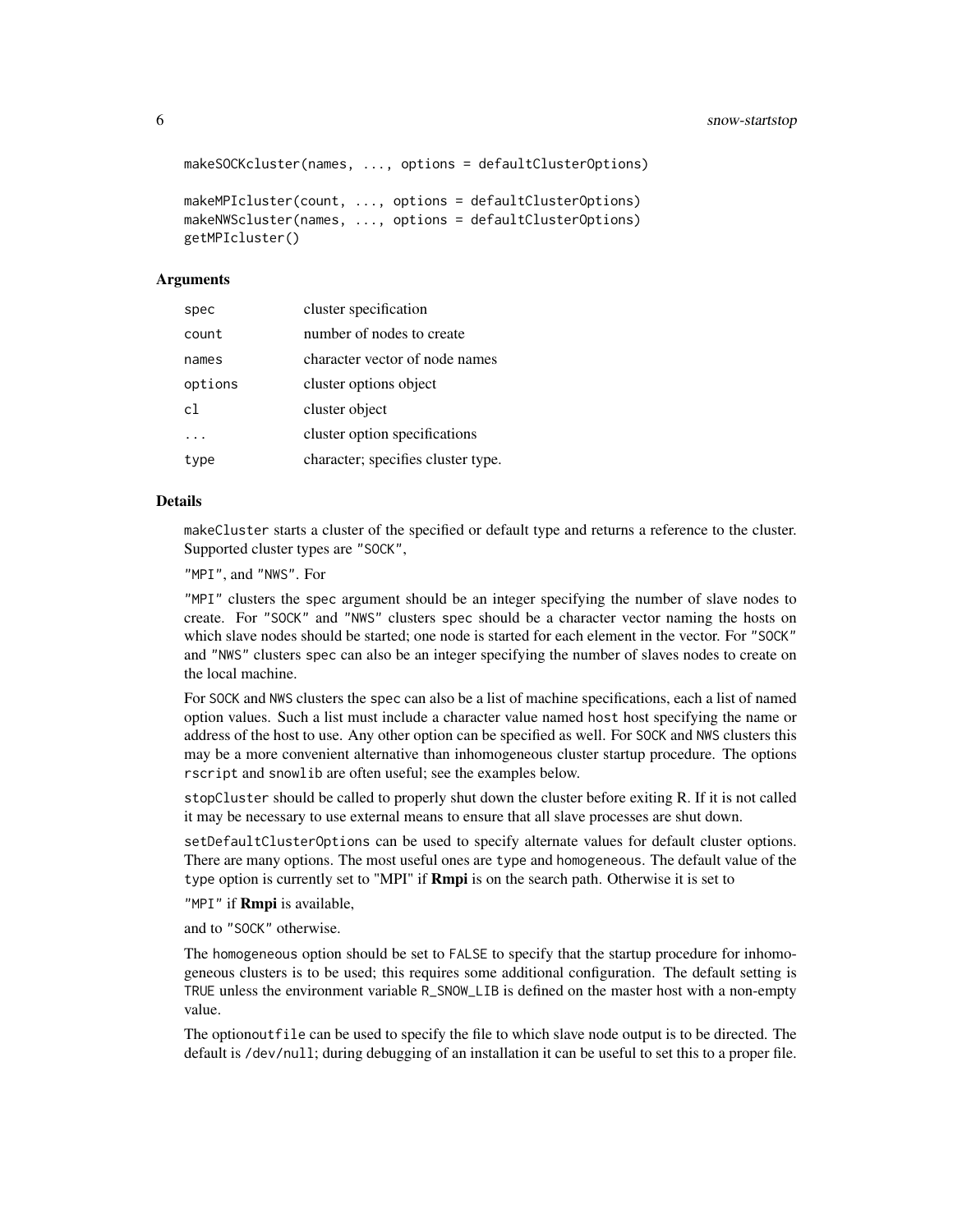#### snow-startstop 7

On some systems setting out file to "" or to /dev/tty will result in worker output being sent to the terminal running the master process.

The functions makeSOCKcluster, makeMPIcluster, and makeNWScluster can be used to start a cluster of the corresponding type.

In MPI configurations where process spawning is not available and something like mpirun is used to start a master and a set of slaves the corresponding cluster will have been pre-constructed and can be obtained with getMPIcluster. It is also possible to obtain a reference to the running cluster using makeCluster or makeMPIcluster. In this case the count argument can be omitted; if it is supplied, it must equal the number of nodes in the cluster. This interface is still experimental and subject to change.

For SOCK and NWS clusters the option manual = TRUE forces a manual startup mode in which the master prints the command to be run manually to start a worker process. Together with setting the outfile option this can be useful for debugging cluster startup.

For more details see <http://www.stat.uiowa.edu/~luke/R/cluster/cluster.html>.

#### Examples

```
## Not run:
## Two workers run on the local machine as a SOCK cluster.
cl <- makeCluster(c("localhost","localhost"), type = "SOCK")
clusterApply(cl, 1:2, get("+"), 3)
stopCluster(cl)
## Another approach to running on the local machine as a SOCK cluster.
cl <- makeCluster(2, type = "SOCK")
clusterApply(cl, 1:2, get("+"), 3)
stopCluster(cl)
## A SOCK cluster with two workers on Mac OS X, two on Linux, and two
## on Windows:
macOptions <-
    list(host = "owasso",
        rscript = "/Library/Frameworks/R.framework/Resources/bin/Rscript",
         snowlib = "/Library/Frameworks/R.framework/Resources/library")
lnxOptions <-
   list(host = "itasca",
        rscript = "/usr/lib64/R/bin/Rscript",
snowlib = "/home/luke/tmp/lib")
winOptions <-
   list(host="192.168.1.168",
         rscript="C:/Program Files/R/R-2.7.1/bin/Rscript.exe",
         snowlib="C:/Rlibs")
cl <- makeCluster(c(rep(list(macOptions), 2), rep(list(lnxOptions), 2),
                   rep(list(winOptions), 2)), type = "SOCK")
clusterApply(cl, 1:6, get("+"), 3)
stopCluster(cl)
```
## End(Not run)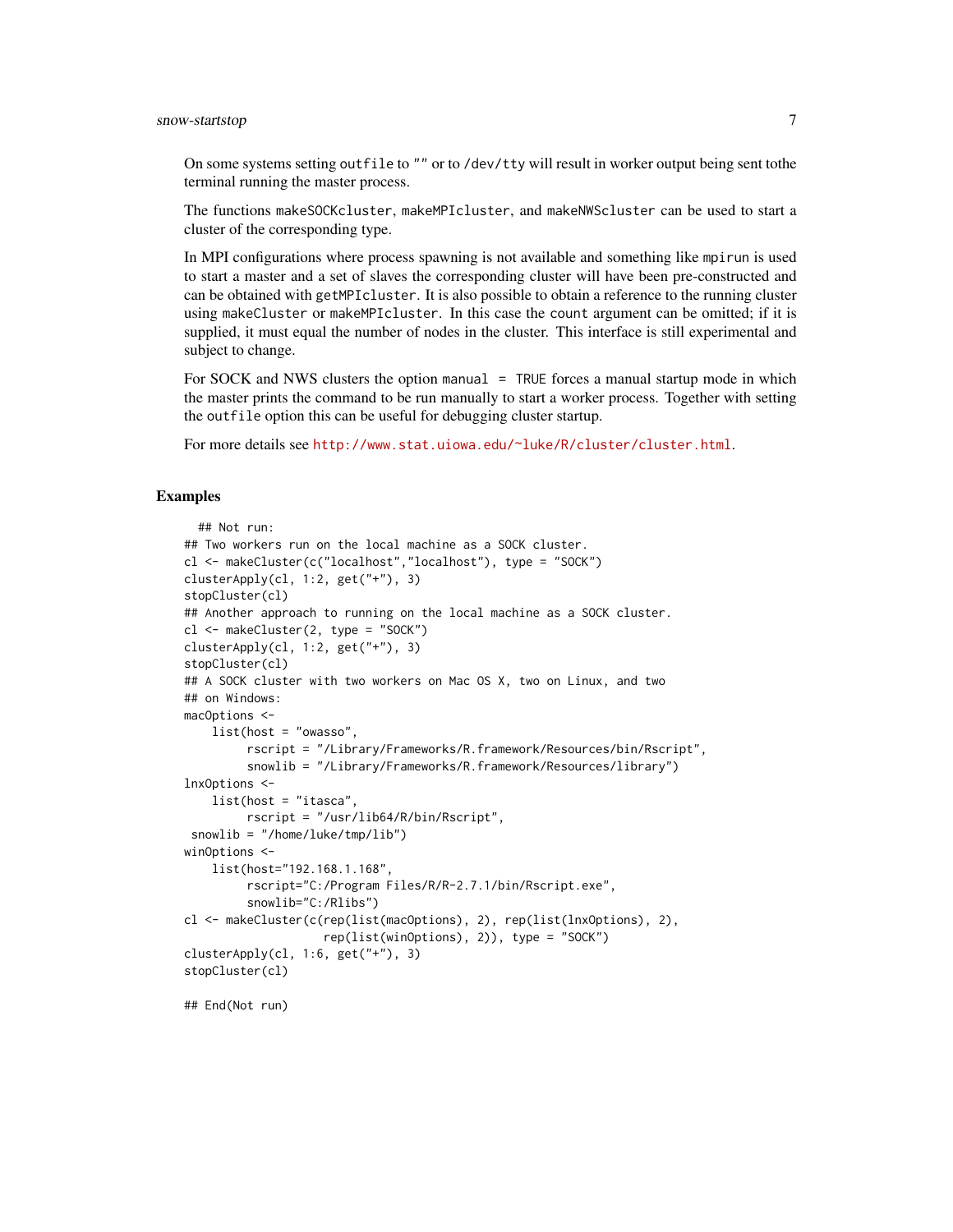<span id="page-7-0"></span>

#### Description

Experimental functions to collect and display timing data for cluster computations.

#### Usage

```
snow.time(expr)
## S3 method for class 'snowTimingData'
print(x, \ldots)## S3 method for class 'snowTimingData'
plot(x, xlab = "Elapped Time", ylab = "Node",title = "Cluster Usage", ...)
```
#### Arguments

| expr  | expression to evaluate              |
|-------|-------------------------------------|
| x     | timing data object to plot or print |
| xlab  | x axis label                        |
| ylab  | y axis label                        |
| title | plot main title                     |
|       | additional arguments                |

#### Details

snow.time collects and returns and returns timing information for cluster usage in evaluating expr. The return value is an object of class snowTimingData; details of the return value are subject to change. The print method for snowTimingData objects shows the total elapsed time, the total communication time between master and worker nodes, and the compute time on each worker node. The plot, motivated by the display produced by xpvm, produces a Gantt chart of the computation, with green rectangles representing active computation, blue horizontal lines representing a worker waiting to return a result, and red lines representing master/worker communications.

#### Examples

```
## Not run:
cl <- makeCluster(2,type="SOCK")
x <- rnorm(1000000)
tm <- snow.time(clusterCall(cl, function(x) for (i in 1:100) sum(x), x))
print(tm)
plot(tm)
stopCluster(cl)
## End(Not run)
```